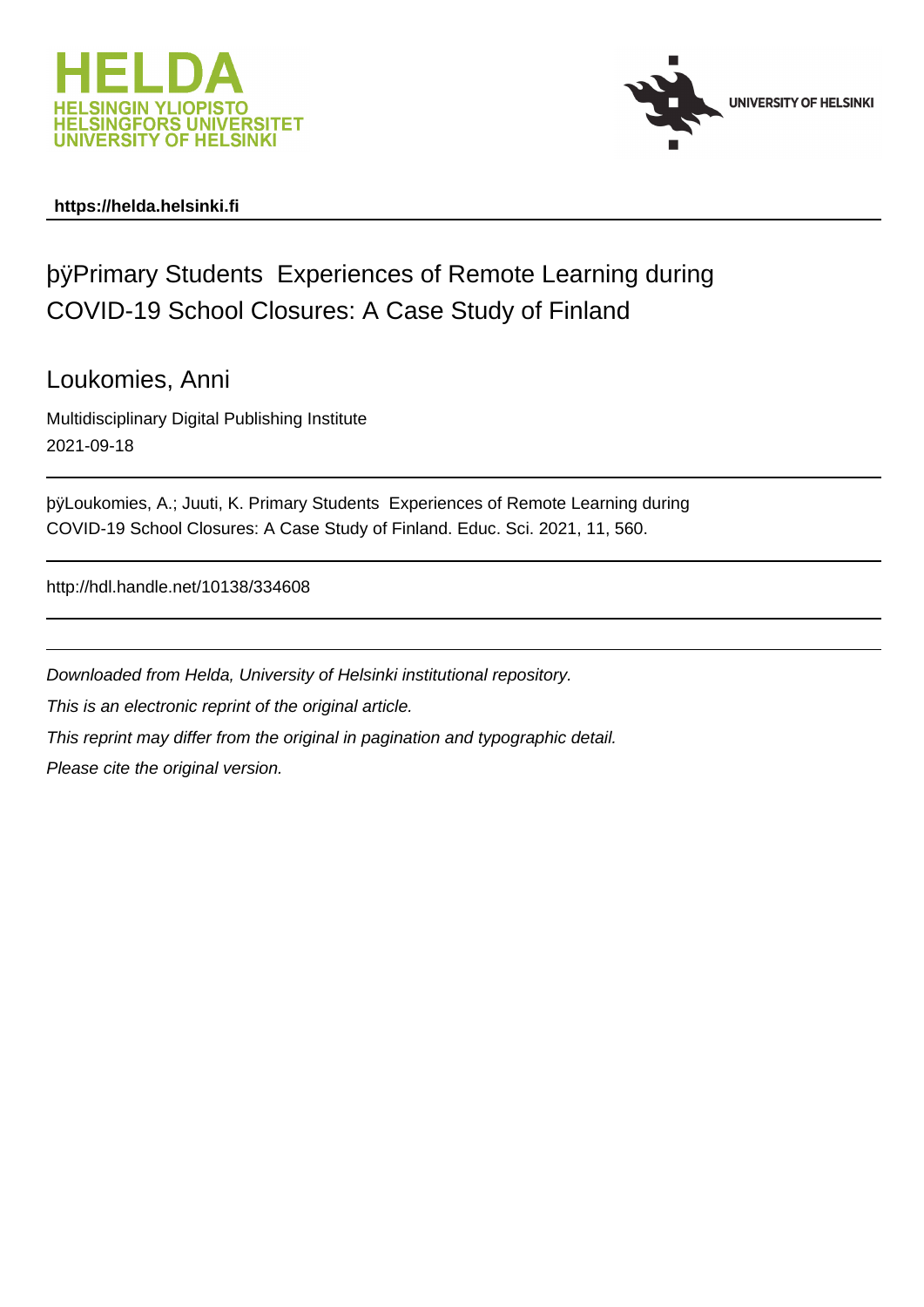



# *Article* **Primary Students' Experiences of Remote Learning during COVID-19 School Closures: A Case Study of Finland**

**Anni Loukomies \* and Kalle Juuti**

Faculty of Educational Sciences, University of Helsinki, 00100 Helsinki, Finland; kalle.juuti@helsinki.fi **\*** Correspondence: anni.loukomies@helsinki.fi

**Abstract:** The remote learning period that took place due to the outbreak of the COVID-19 pandemic in the spring of 2020 was a novel experience for many students, teachers and guardians in Finland and globally. To be prepared for similar occasions in the future and to support all students appropriately, it is important to be aware of students' experiences. In this study, instant video blogging (IVB) was used to collect primary school students' first-hand reports of their emotions in remote learning situations. Through an experience sampling method, 23 Finnish fifth-grade students (aged 11–12 years) took part in IVB during the remote learning period 18 March 2020–13 May 2020. Students' expressions related to negative emotional experiences were more diverse than those related to positive ones. *Nice* was the most often reported positive evaluation related to studying. The most often reported negative feelings were *bored* and *irritated*, and the most often reported negative aspects related to learning were *difficult tasks* or *not having learned anything*. Towards the end of the research period, positive mentions about returning to school increased. The IVB method offered direct insight into how primary students experienced the remote learning period, which can support preparation for exceptional periods in the future and the development of digital learning solutions.

**Keywords:** emotions in learning situations; instant video blogging; experience sampling; remote learning; primary students' experience

### **1. Introduction**

During the spring semester of 2020, the education sector worldwide faced challenges due to the outbreak of the COVID-19 pandemic, which led to alterations in educational practices [1]. Finnish students, teachers and guardians faced many unknowns when they were ordered to begin remote learning. While some parts of the world had experience with epidemics and adapting educational practices [2,3], the situation in which schools were going to be totally closed was not anticipated in Finland. Schools had been closed during the Spanish influenza pandemic in the 1920s and during World War II, but the present Basic Education Act [4] does not even recognize total remote learning, which relies heavily on online teaching technology, the use of computers and learning management systems as forms of organized education. Successful remote learning requires well-developed information and communication technology, including online class management skills, Internet access, up-to-date equipment, appropriate applications and technology skills. However, despite no previous comprehensive experience of remote teaching and learning in a situation where schools are closed, Finland has been implementing national-level efforts towards developing a digital technology infrastructure and teachers' digital pedagogy skills for some time [5]. According to a report published by the International Association for the Evaluation of Educational Achievement [6], 30% of Finnish students achieved level 3 or above in an evaluation that demonstrates their capacity to work independently when using computers as information-gathering and management tools, while only 20% of students achieved this level in all participating countries. The Finnish National Core Curriculum for Basic Education emphasizes that digital competencies should be integrated into every subject [7]. Further, there have been several national- and municipal-level initiatives to develop



**Citation:** Loukomies, A.; Juuti, K. Primary Students' Experiences of Remote Learning during COVID-19 School Closures: A Case Study of Finland. *Educ. Sci.* **2021**, *11*, 560. [https://doi.org/10.3390/](https://doi.org/10.3390/educsci11090560) [educsci11090560](https://doi.org/10.3390/educsci11090560)

Academic Editors: Maria Meletiou-Mavrotheris, Kon-stantinos Katzis, Angelos Sofi-anidis, Nayia Stylianidou and Panagiota Kon-stantinou-Katzi

Received: 17 August 2021 Accepted: 14 September 2021 Published: 18 September 2021

**Publisher's Note:** MDPI stays neutral with regard to jurisdictional claims in published maps and institutional affiliations.



**Copyright:** © 2021 by the authors. Licensee MDPI, Basel, Switzerland. This article is an open access article distributed under the terms and conditions of the Creative Commons Attribution (CC BY) license (https:/[/](https://creativecommons.org/licenses/by/4.0/) [creativecommons.org/licenses/by/](https://creativecommons.org/licenses/by/4.0/)  $4.0/$ ).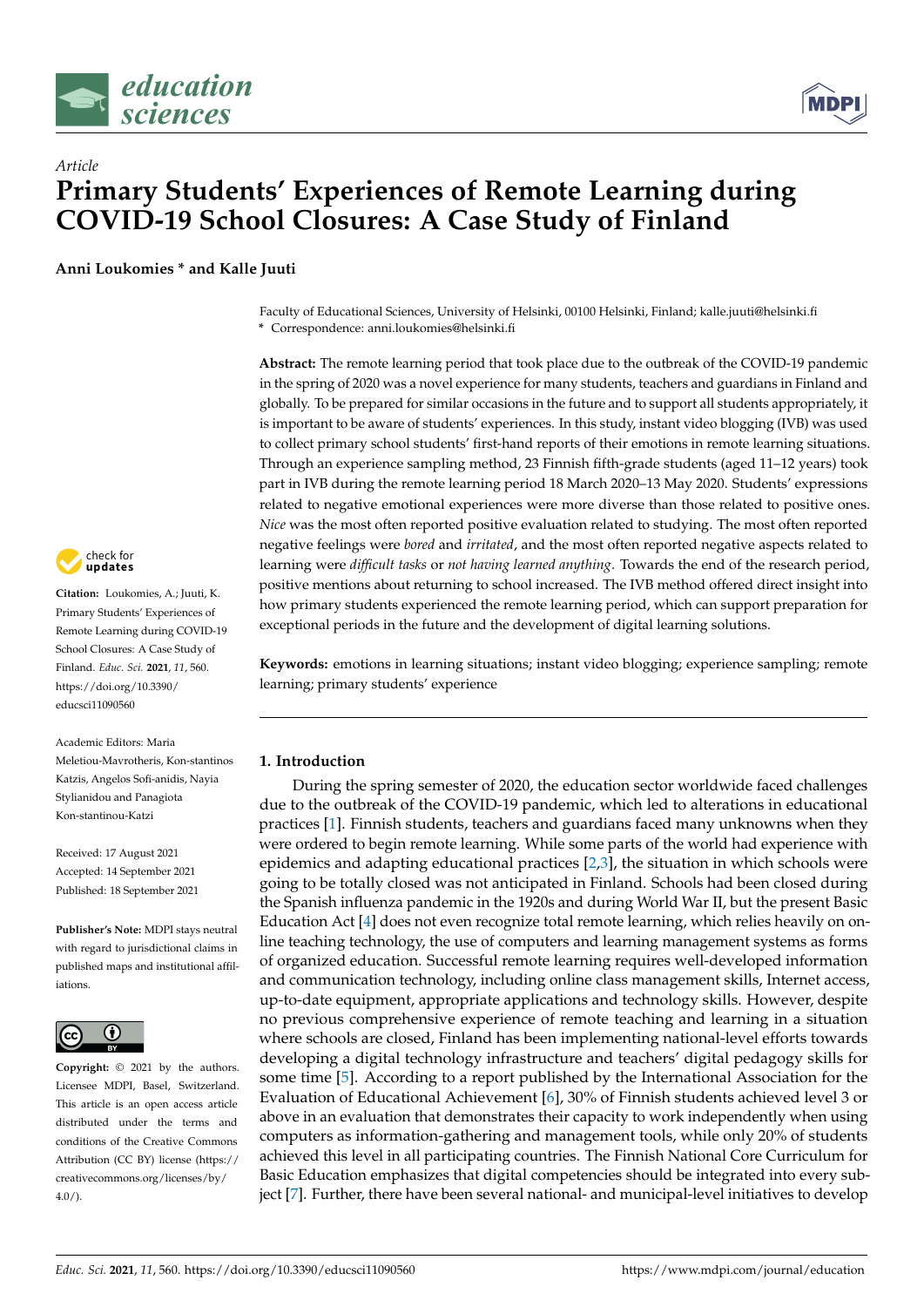digital practices on all school levels as an "educational digital leap" [8]. According to the OECD's Teaching and Learning International Survey (TALIS), Finnish teachers reported the biggest change among all countries in using information and communication technology. While only 18% of Finnish teachers reported using information and communication technology (ICT) in teaching in 2013, more than half of them reported pedagogical use of ICT in 2018 [9]. These reports indicate that there is good readiness for the extensive use of digital tools in education. With respect to students' preparedness for the use of digital tools during the COVID-19 pandemic, the OECD report summarizes [10] that Finnish students' attitudes towards self-directed learning prior to the crisis were average or above average. Finnish students' home environments for online learning prior to the crisis, which should include a quiet place to study and the required equipment, were above average.

In Finnish schools, students with different needs mostly study together according to the principles of inclusion [11]. There is significant variation in students' learning strategies, motivation and self-regulation skills as well as digital competencies [6]. Therefore, it was assumed that their experiences during remote learning would vary. The teacher usually considers variance in students' skill profiles when planning and teaching lessons to mitigate the influence of poor self-regulation skills and learning strategies. Contact teaching employs interaction to model critical thinking processes and to connect concepts for deeper understanding [12]. Scaffolding students remotely is more problematic. Furthermore, apart from familiarizing students with a given topic, teachers are also responsible for inspiring excitement for learning in the context of the discipline [13], which is difficult to guarantee during a remote learning period. During lessons, teachers continuously revise lesson activities according to their observations, but it is challenging to observe and evaluate students' interests and emotional expressions even in contact teaching [14]. In the reciprocal loop of observing and adjusting activities accordingly, recognizing and influencing students' learning-related emotions are important pedagogical tools for a teacher because emotions, together with motivation, learning strategies and competence beliefs, have a critical impact on subsequent performance [15,16]. Positive emotions associated with a task may help students reach objectives, whereas negative emotions may impair performance [13]. Emotions associated with learning activities are referred to as academic emotions [17]. It is suggested that academic emotions exist in two dimensions: Positive–negative and activating–deactivating ([17], p. 97). These two dimensions constitute four categories of emotions: Positive activating (enjoyment, hope for success, pride); positive deactivating (relief, relaxation after success, contentment); negative activating (anger, anxiety, shame) and negative deactivating (boredom, hopelessness).

Emotions play a significant role in learning. They influence many cognitive processes that are relevant to learning, such as attention, memory storage and retrieval and problem solving [13]. With respect to emotion categorization, different emotions have different impacts on learning. For example, anxiety distracts attention from tasks, which may, in turn, impair performance since the focus of concentration is somewhere else. On the other hand, positive emotions such as enjoyment may promote a total immersion in the task and facilitate attaining a flow-like state that means 'losing yourself' in the task [13]. Negative emotions, such as boredom, are associated with task-irrelevant thinking that is obviously harmful to learning and performance [13]. Besides the straightforward influence of emotions on learning that is mediated by attention, emotions have an impact on motivation, which can also profoundly influence learning [13].

In summary, it is assumed that during remote learning, students are expected to be more responsible for their learning strategies, learning-related emotions, self-regulation and motivation in comparison to contact learning. Learning during the remote period has been researched from the perspective of teachers' and students' preparedness for online learning based on TALIS and PISA studies [10], online learning platform statistics [18], from the perspective of school management in different countries [1], from the perspective of teachers [19] and from the perspective of higher education [2]. There has been a call for students' voices to be heard when examining remote learning during the COVID-19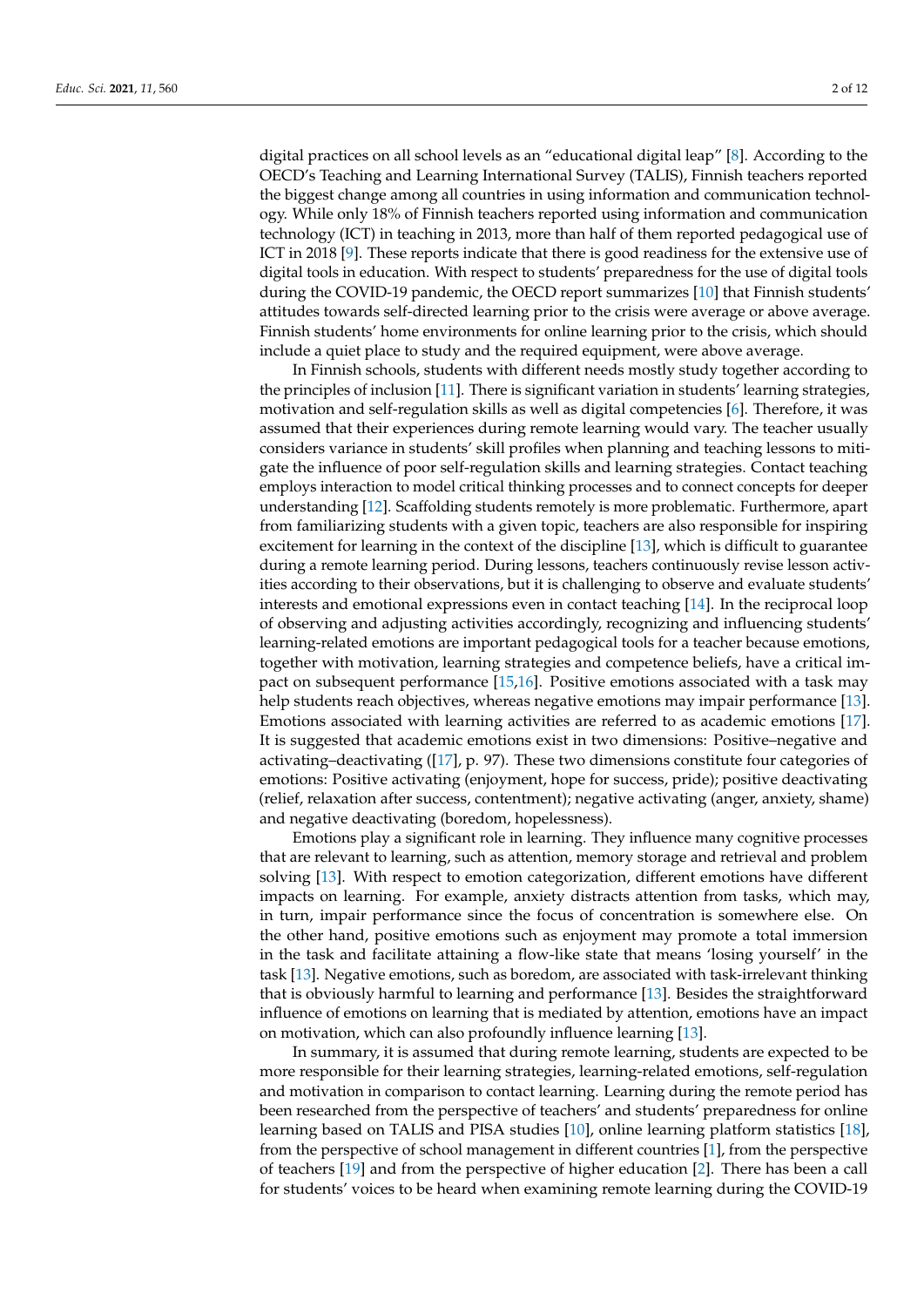pandemic [19]. The present study enriches our knowledge via the perspective of primary students. Primary students' views regarding interest levels have been studied in a normal school setting [14], but the present study intended to examine how students experienced the remote learning period, how they evaluated their study days and what emotions they experienced.

The research question is as follows: What kinds of positive and negative aspects did students experience during the remote learning period? This question will be answered by analyzing the students' daily instant video blogs (IVBs) concerning learning activities, experienced success, challenges and feelings during the remote period. The aim is not to identify statistically significant correlations between certain emotions and the contexts in which they emerge, but to unveil students' experiences in a descriptive manner and to allow the students' voices to be heard in order to learn from their experiences to be better prepared for future occasions.

#### **2. Materials and Methods**

The context of this study—the sudden transition to remote learning due to the outbreak of the COVID-19 pandemic in Finland—is unique. The setting includes the complexity of students' challenges with the devices they used, challenges to their families and the overall atmosphere, which included confusion, nervousness and even anxiety. The timeframe of this research is the remote learning period between 18 March 2020 and13 May 2020.

#### *2.1. Participants and Procedure*

The sample includes 23 students from a fifth-grade class at a comprehensive school in Helsinki, Finland. Finnish students mostly go to school in their neighborhood, and even the very few private primary schools operate on a free-of-charge basis. The differences between schools in Finland are small [20]. Finnish schools follow inclusive principles, meaning that students with special needs usually study together with other students. In this sample, three students required intensive support, and one required special support. The sampling took place on a convenience and practicality basis. The first author is a teacher–researcher and the teacher of the group that participated in the research.

#### *2.2. Digital Learning Procedures That Were Followed*

The procedure that was employed was a combination of synchronous and asynchronous learning. The schooldays started at ten with an MS Teams meeting that was called the 'Morning meeting'. This meeting lasted for about 30 min and included a teaching session and instructions for individual tasks. After 12 p.m., there was another meeting, the 'Afternoon meeting', in which the topics of the afternoon session were discussed. By 2 p.m., the students had to return their assignments to a Teams folder. The daily schedules were altered a little during the period, but the structure basically consisted of two sessions of synchronous learning and periods of asynchronous learning between them. The teacher held the meeting open throughout the day and was available for the students if they wanted to call or ask something. There were different Teams channels for different school subjects, and each channel had instructions and assignments. According to their daily schedule, the students moved from one channel to another as they would have moved from one lesson to another. The materials that the students used were traditional schoolbooks and the e-versions of them, web-based learning platforms and videos. The teacher taught the content in the meetings and did not use tutorial videos.

#### *2.3. Instant Video Blogging in Experience Sampling*

To support students in an optimal way during a remote learning period, teachers need accurate information about their students' experiences. In contact learning, a teacher observes students' reactions, which is not always possible in online teaching. To grasp the students' actual experiences, we applied an experience sampling method (ESM) in the data collection to collect the students' first-hand reports. ESM makes it possible to distinguish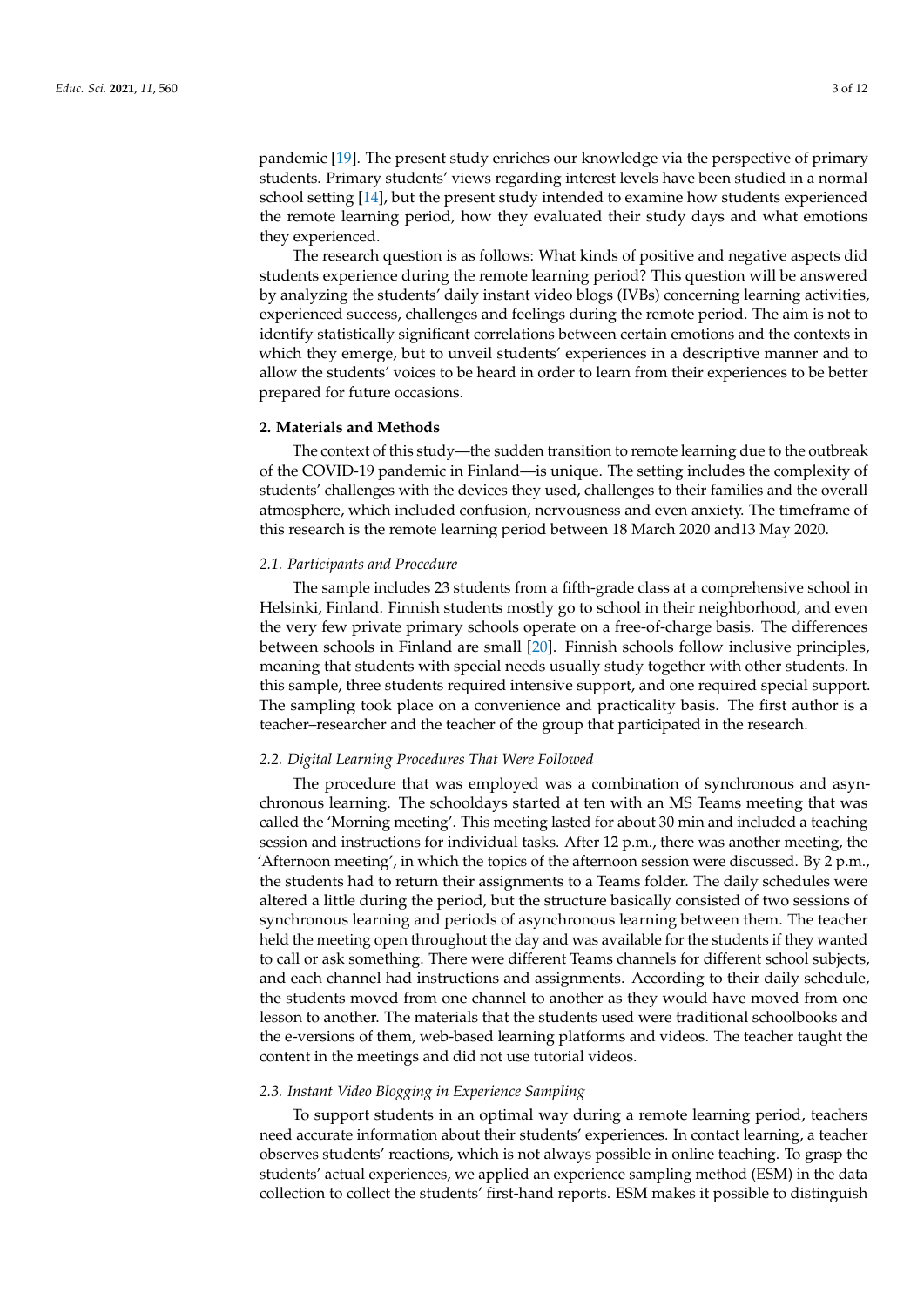longer-term conditions from the immediate context of a certain feeling [21]. The reporting of experiences occurred over several days [22]. Traditionally, ESM is defined as repeatedly collecting written responses to questions tailored to fit the particular situation [23,24], but digital tools have also been designed for mobile phones and iPads as a means of reporting experiences [22,25].

In this study, we applied instant video blogging (IVB) as an experience sampling method (ESM). The first author was the teacher of the class for three days a week. The students were asked to complete an IVB at the end of these days, and some students blogged at the end of the other two days of the week. All IVBs were included in the data. The students were given randomly numbered smartphones a couple of months before they began blogging to become familiar with using them. They were asked to introduce their activities and evaluate their feelings after the lessons each day, but some of the students did not follow this instruction. To support the students with video blogging, they were specifically asked to answer the following questions on the videos:

- 1. Describe what you studied and did today.
- 2. Where did you succeed today, and what was difficult?
- 3. How did studying at home feel today?

The students sent the videos to a private Microsoft Teams channel. This research explored the students' perceptions of the remote learning period and evaluated how they spoke about their experiences. Purposeful sampling was used because the first author of this article is also the teacher of the studied students.

#### *2.4. Analysis of Instant Video Blogging Data*

The data for this study comprise transcribed recordings of the students' IVBs. In total, 369 IVBs yielded data for analysis. One expression of a positive or negative aspect was chosen as a unit of analysis. The content analysis procedure proceeded as follows: The data were transcribed by a research assistant, and the researchers did not see the videos. The transcriptions, which contained no identifying information, were read several times, after which both positive and negative aspects were extracted from them. The positive and negative aspects were classified into inductive main categories. An example of the data reduction is presented in Table 1.

| <b>Extracted Content, with Positive or Negative Content in Bold</b>                                                                                                                                                                                                                                                                                                                                                                                                                                                                                                                                                                                                                                                                                                                                                                                                                                                                                                          | Inductive<br>Subcategories    | <b>Classification (Main Category)</b>                      |
|------------------------------------------------------------------------------------------------------------------------------------------------------------------------------------------------------------------------------------------------------------------------------------------------------------------------------------------------------------------------------------------------------------------------------------------------------------------------------------------------------------------------------------------------------------------------------------------------------------------------------------------------------------------------------------------------------------------------------------------------------------------------------------------------------------------------------------------------------------------------------------------------------------------------------------------------------------------------------|-------------------------------|------------------------------------------------------------|
| I studied according to the schedule today and did what I was supposed to do.<br>I succeeded in social science class. Almost nothing was difficult. Going to<br>school at home today felt it is still boring because school is nicer. You get<br>better teaching there than at home (Pupil 1, 31 March 2020).                                                                                                                                                                                                                                                                                                                                                                                                                                                                                                                                                                                                                                                                 | Succeeded at something        | 1.2 Positive aspects related to learning                   |
|                                                                                                                                                                                                                                                                                                                                                                                                                                                                                                                                                                                                                                                                                                                                                                                                                                                                                                                                                                              | Not a difficult task          | 1.2 Positive aspects related to learning                   |
|                                                                                                                                                                                                                                                                                                                                                                                                                                                                                                                                                                                                                                                                                                                                                                                                                                                                                                                                                                              | Boring                        | 2.1 Negative emotions/feelings                             |
| School started at 8. I did the language tasks that I was supposed to do and<br>many extra tasks because I did them so quickly. Then, we had a meeting, and I<br>did visual arts tasks. I'm irritated because we don't use real art equipment. I<br>wanted to start using them long ago. Hopefully we can use them next week.<br>Then, I had lunch. We had tuna pasta. We have lots of it at home. Then, we<br>had a science meeting, and I did science tasks. For the rest of the lesson, I read<br>a novel and did some online tasks, but not too many because we had<br>problems with the network, and I couldn't fix it. I tried to fix it for ten minutes.<br>Then, we had a Finnish language lesson, and I read the part of the novel that I<br>was supposed to read and answered questions. Things went well today. There<br>was one difficult language task. I found one word almost nowhere and had to<br>ask my mom. So, the day went well (Pupil 23, 16 April 20). | Completing tasks              | 1.2 Positive aspects related to learning                   |
|                                                                                                                                                                                                                                                                                                                                                                                                                                                                                                                                                                                                                                                                                                                                                                                                                                                                                                                                                                              | Completing tasks<br>quickly   | 1.2 Positive aspects related to learning                   |
|                                                                                                                                                                                                                                                                                                                                                                                                                                                                                                                                                                                                                                                                                                                                                                                                                                                                                                                                                                              | Irritated                     | 2.1 Negative emotions/feelings                             |
|                                                                                                                                                                                                                                                                                                                                                                                                                                                                                                                                                                                                                                                                                                                                                                                                                                                                                                                                                                              | Network/device not<br>working | 2.3 Negative aspects of the remote<br>learning environment |
|                                                                                                                                                                                                                                                                                                                                                                                                                                                                                                                                                                                                                                                                                                                                                                                                                                                                                                                                                                              | Things/day went well          | 1.2 Positive aspects related to learning                   |
|                                                                                                                                                                                                                                                                                                                                                                                                                                                                                                                                                                                                                                                                                                                                                                                                                                                                                                                                                                              | Difficult task                | 2.2 Negative aspects related<br>to learning                |

**Table 1.** Data reduction and classification of positive and negative mentions in students' IVBs.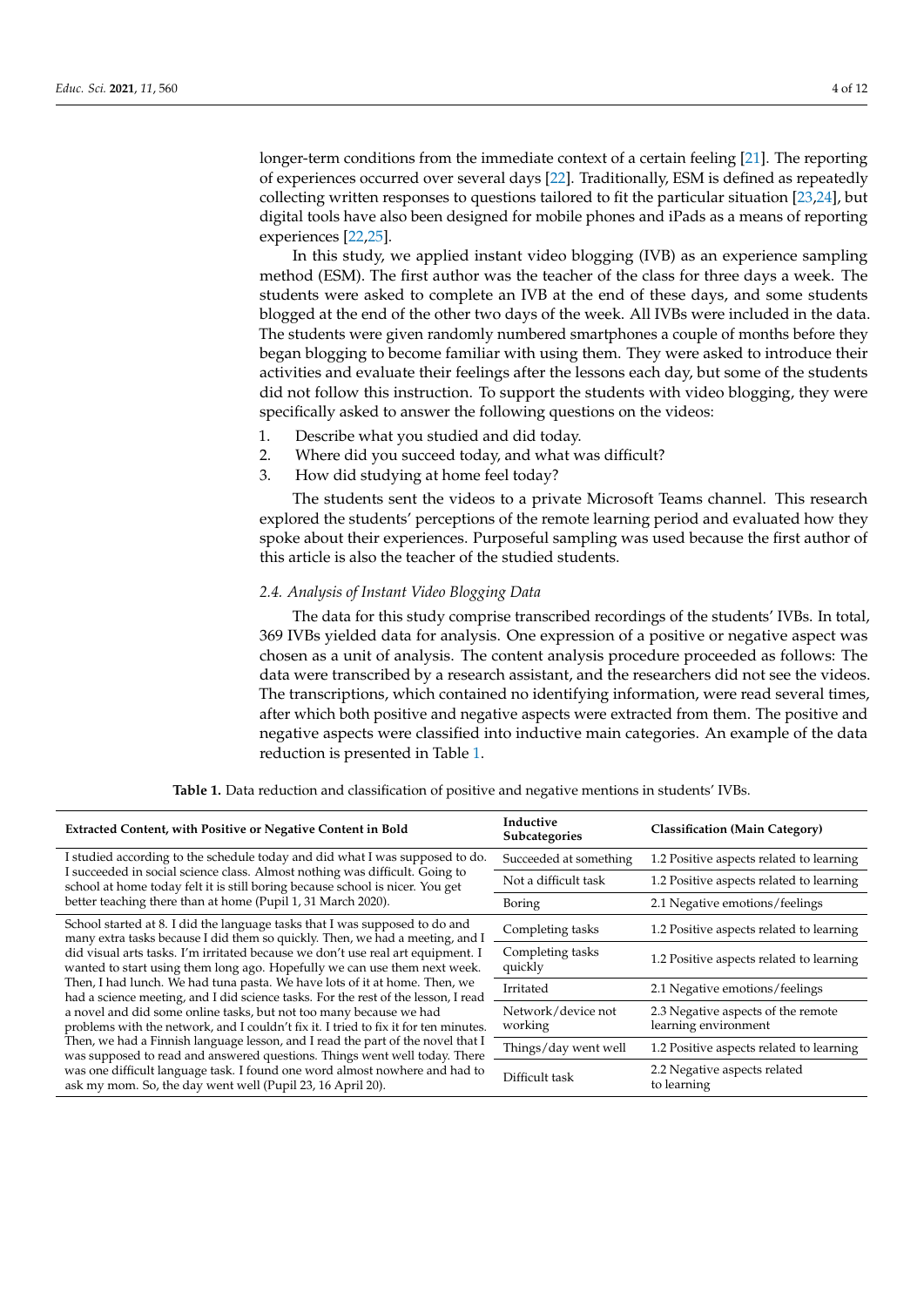| <b>Extracted Content, with Positive or Negative Content in Bold</b>                                                                                                                                                                                                                                                                                                                                                                                                                     | Inductive<br>Subcategories | <b>Classification (Main Category)</b>              |
|-----------------------------------------------------------------------------------------------------------------------------------------------------------------------------------------------------------------------------------------------------------------------------------------------------------------------------------------------------------------------------------------------------------------------------------------------------------------------------------------|----------------------------|----------------------------------------------------|
| I feel nice because the tasks were easy, and I completed all of them (Pupil 8,<br>29 April 20).                                                                                                                                                                                                                                                                                                                                                                                         | Nice feeling               | 1.1 Positive learning-related<br>emotions/feelings |
|                                                                                                                                                                                                                                                                                                                                                                                                                                                                                         | Tasks were easy            | 1.2 Positive aspects related to learning           |
|                                                                                                                                                                                                                                                                                                                                                                                                                                                                                         | Completing tasks           | 1.2 Positive aspects related to learning           |
| I was at school today—I mean homeschool. I succeeded with everything. I<br>went to eat, went out, spoke with friends, and I did all the homework. What<br>did I learn? I probably didn't learn anything new because I already<br>understand Teams conference calls and such things. Today, nothing was<br>difficult. I think it was an easy day. My feelings? Nice. I think homeschooling<br>is nice, but I do wait for the day when I can go back to school (Pupil 6,<br>19 March 20). | Succeeded at something     | 1.2 Positive aspects related to learning           |
|                                                                                                                                                                                                                                                                                                                                                                                                                                                                                         | Did not learn anything     | 2.2 Negative aspects related<br>to learning        |
|                                                                                                                                                                                                                                                                                                                                                                                                                                                                                         | Not a difficult task       | 1.2 Positive aspects related to learning           |
|                                                                                                                                                                                                                                                                                                                                                                                                                                                                                         | An easy day                | 1.2 Positive aspects related to learning           |
|                                                                                                                                                                                                                                                                                                                                                                                                                                                                                         | Nice feeling               | 1.1 Positive learning-related<br>emotions/feelings |
| I just completed the math tasks. Today was one of the most boring days<br>(Pupil 22, 27 April 20).                                                                                                                                                                                                                                                                                                                                                                                      | Completing tasks           | 1.2 Positive aspects related to learning           |
|                                                                                                                                                                                                                                                                                                                                                                                                                                                                                         | Boring                     | 2.1 Negative emotions/feelings                     |

## **Table 1.** *Cont.*

#### **3. Results**

Negative content comprised four inductive main categories: Negative emotions/feelings, negative aspects related to learning, negative aspects related to the organization of the remote learning environment and other aspects. Positive content comprised four inductive main categories: Positive learning-related emotions/feelings, positive aspects related to learning, the absence of negative aspects and other aspects. The data-based categories and subcategories are presented in Tables 2 and 3. The content of all units was classified. The overall distribution of the content into categories is presented in Table 4. The classifications were discussed between two researchers to reach a consensus. In this analysis, only the appearance of different positive and negative aspects in students' speech was examined. One IVB may have contained several mentions that were each considered analysis units and categorized. If the pupil mentioned, for example, frustration and a difficult task, these items were probably connected, meaning that frustration was caused by the difficult task. However, for this method of analysis, the connection is not the focus.

**Table 2.** Analysis categories and number of mentions: Positive aspects.

| 1. Total positive mentions                      | 871            |
|-------------------------------------------------|----------------|
| 1.1 Positive learning-related emotions/feelings | 310            |
| Good feeling                                    | 46             |
| Nice feeling                                    | 13             |
| <b>Nice</b>                                     | 166            |
| Fun                                             | 15             |
| Glad                                            | 3              |
| Confident feeling                               | 1              |
| Awesome                                         | 1              |
| Relaxed                                         | 20             |
| Relief                                          | 1              |
| Happy                                           | $\overline{2}$ |
| Excited                                         | 1              |
| Good drive                                      | 1              |
| It works                                        | 1              |
| Okay                                            | 39             |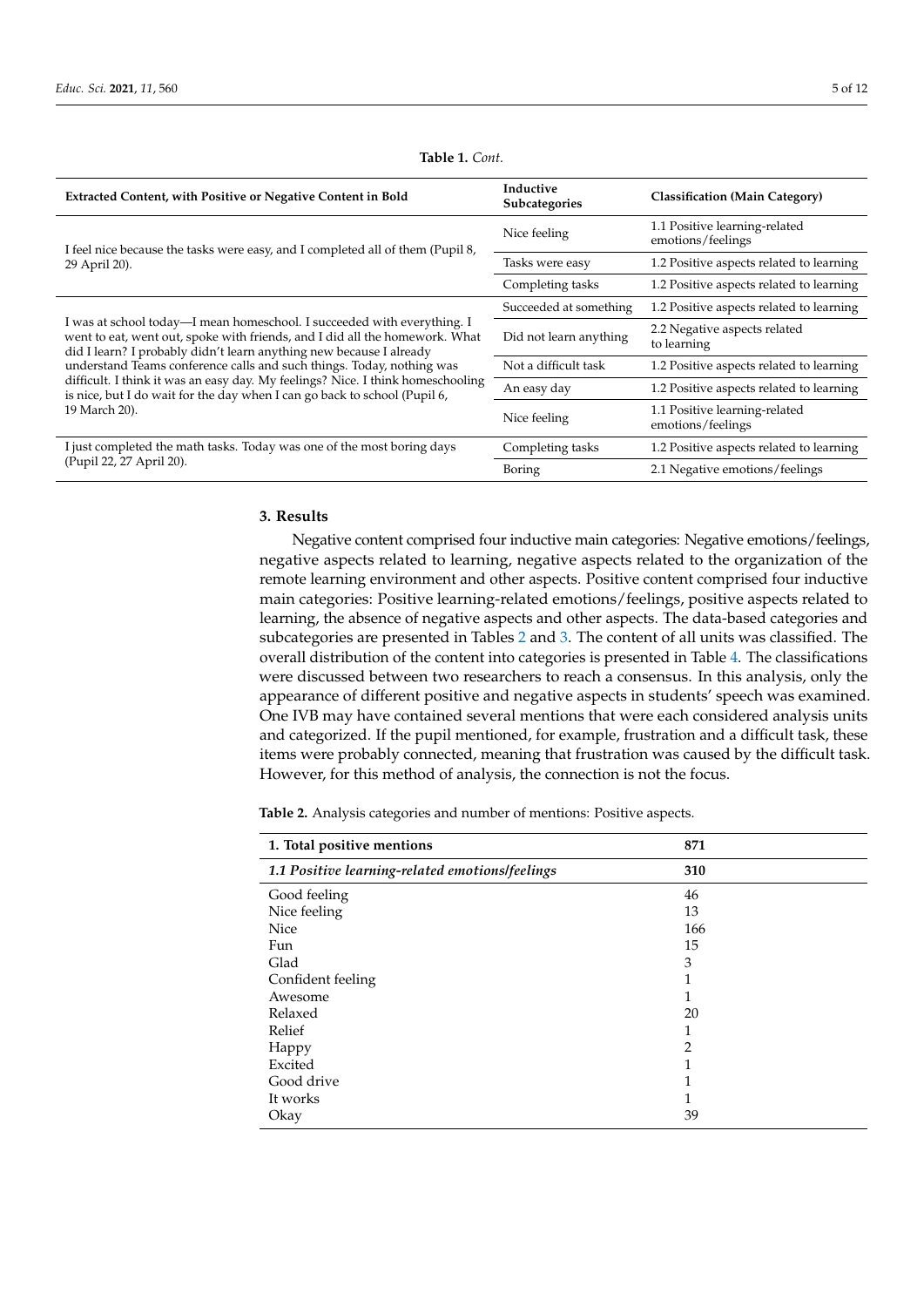**Table 2.** *Cont.*

| 1. Total positive mentions                  | 871            |
|---------------------------------------------|----------------|
| 1.2 Positive aspects related to learning    | 398            |
| Learned something                           | 39             |
| Day/activity went well                      | 148            |
| Going well                                  | 53             |
| Good/nice day                               | 43             |
| Getting the work done                       | 18             |
| Easy                                        | 47             |
| Fast                                        | 9              |
| Clear instructions                          | 3              |
| Teacher help                                | $\overline{c}$ |
| Pleasant task                               | 30             |
| Interesting task                            | 1              |
| Short day/few tasks                         | 5              |
| 1.3 Absence of negative aspects             | 115            |
| No need to wake up early                    | $\mathbf{1}$   |
| No negative feelings                        | 1              |
| No stress/challenges                        | 4              |
| Not bad                                     | 3              |
| No failing                                  | 1              |
| Not difficult                               | 105            |
| 1.4 Other positive aspects                  | 48             |
| Getting back to school                      | 22             |
| First day at school after the remote period | $\mathbf{1}$   |
| Nice to be/work at home                     | 10             |
| More free time                              | $\overline{2}$ |
| Meeting friends                             | $\overline{4}$ |
| First day of May                            | 1              |
| Quiet day                                   | 4              |
| Weekend                                     | 1              |
| Warm and bright day                         | 3              |

**Table 3.** Analysis categories and number of mentions: Negative aspects.

| 2. Total negative mentions     | 296            |
|--------------------------------|----------------|
| 2.1 Negative emotions/feelings | 97             |
| Irritating                     | 20             |
| Boring                         | 25             |
| Hard                           | 1              |
| Tired                          | 8              |
| No energy                      | 4              |
| Nervous                        | 7              |
| Stressed                       | 5              |
| Anxious                        | $\overline{2}$ |
| Frustrated                     | 6              |
| Melancholic                    | 1              |
| Sad                            | 1              |
| Weird                          | 7              |
| Anguished                      | 1              |
| Feeling bad                    | 2              |
| Challenging                    | 4              |
| Not nice                       | 1              |
| Arduous                        | 1              |
| Annoyed                        | 1              |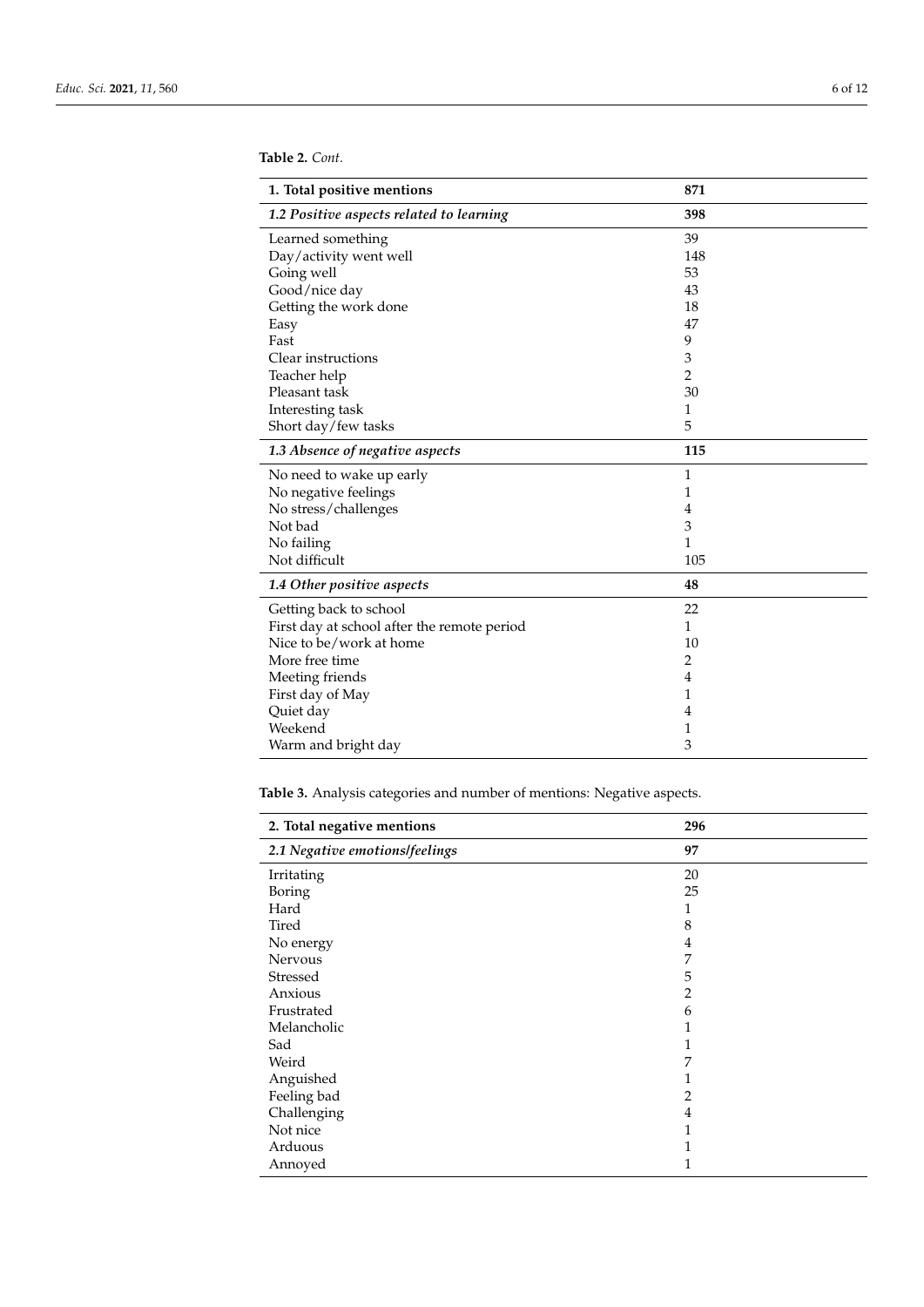**Table 3.** *Cont.*

| 2. Total negative mentions                              | 296            |
|---------------------------------------------------------|----------------|
| 2.2 Negative aspects related to learning                | 146            |
| Didn't learn anything                                   | 41             |
| Don't understand the instructions                       | 5              |
| Difficult to concentrate                                | 8              |
| Difficult to get motivated                              | 3              |
| Difficult task                                          | 75             |
| Too few tasks                                           | 1              |
| Too many tasks                                          | 3              |
| Time-consuming tasks                                    | 3              |
| Task went poorly                                        | 1              |
| Failed to keep the schedule                             | 4              |
| Failed to complete the work                             | 1              |
| Unpleasant task                                         | 1              |
| 2.3 Negative aspects of the remote learning environment | 30             |
| Dysfunctional device/application                        | 16             |
| No tasks given                                          | 2              |
| Missing equipment                                       | 3              |
| Lack of teacher help                                    | 3              |
| Confusing instructions                                  | 6              |
| 2.4 Other negative aspects                              | 23             |
| Going back to school                                    | 10             |
| No school                                               | 5              |
| Not seeing friends                                      | 5              |
| Strict hygiene rules                                    | $\overline{2}$ |
| Being alone                                             | $\mathbf{1}$   |

**Table 4.** Categorization of positive and negative mentions.

| 1. Total positive mentions                              | 871 |
|---------------------------------------------------------|-----|
| 1.1 Positive learning-related emotions/feelings         | 310 |
| 1.2 Positive aspects related to learning                | 398 |
| 1.3 Absence of negative aspects                         | 115 |
| 1.4 Other positive aspects                              | 48  |
| 2. Total negative mentions                              | 296 |
| 2.1 Negative emotions/feelings                          | 97  |
|                                                         |     |
| 2.2 Negative aspects related to learning                | 146 |
| 2.3 Negative aspects of the remote learning environment | 30  |

The distribution of positive and negative mentions into subcategories is presented in Tables 1 and 2, respectively. Positive content fell into the following inductive main categories: Positive learning-related emotions/feelings, positive aspects related to learning, the absence of negative aspects and other positive aspects. Altogether, there were 871 positive mentions in 369 videoblogs. The subcategory positive learning-related emotions consisted of 310 mentions, 225 of which were versions of nice or good, which are quite unspecified definitions of a feeling or emotion.

The category *positive aspects related to learning* encompassed 398 mentions, 148 of which were variations of the theme *I succeeded in a task.* The students mentioned that they had learned something 39 times, which is a bit less than the 41 mentions of not having learned anything in the *negative aspects related to learning* category. Altogether, 96 mentions fell into the unspecific categories *nice day* and *doing well*. *Easy task* was mentioned 47 times, *pleasant task* was mentioned 30 times and *I got the job done* was mentioned 18 times. The category *absence of negative aspects* consisted of 6 subcategories in which there were 115 mentions.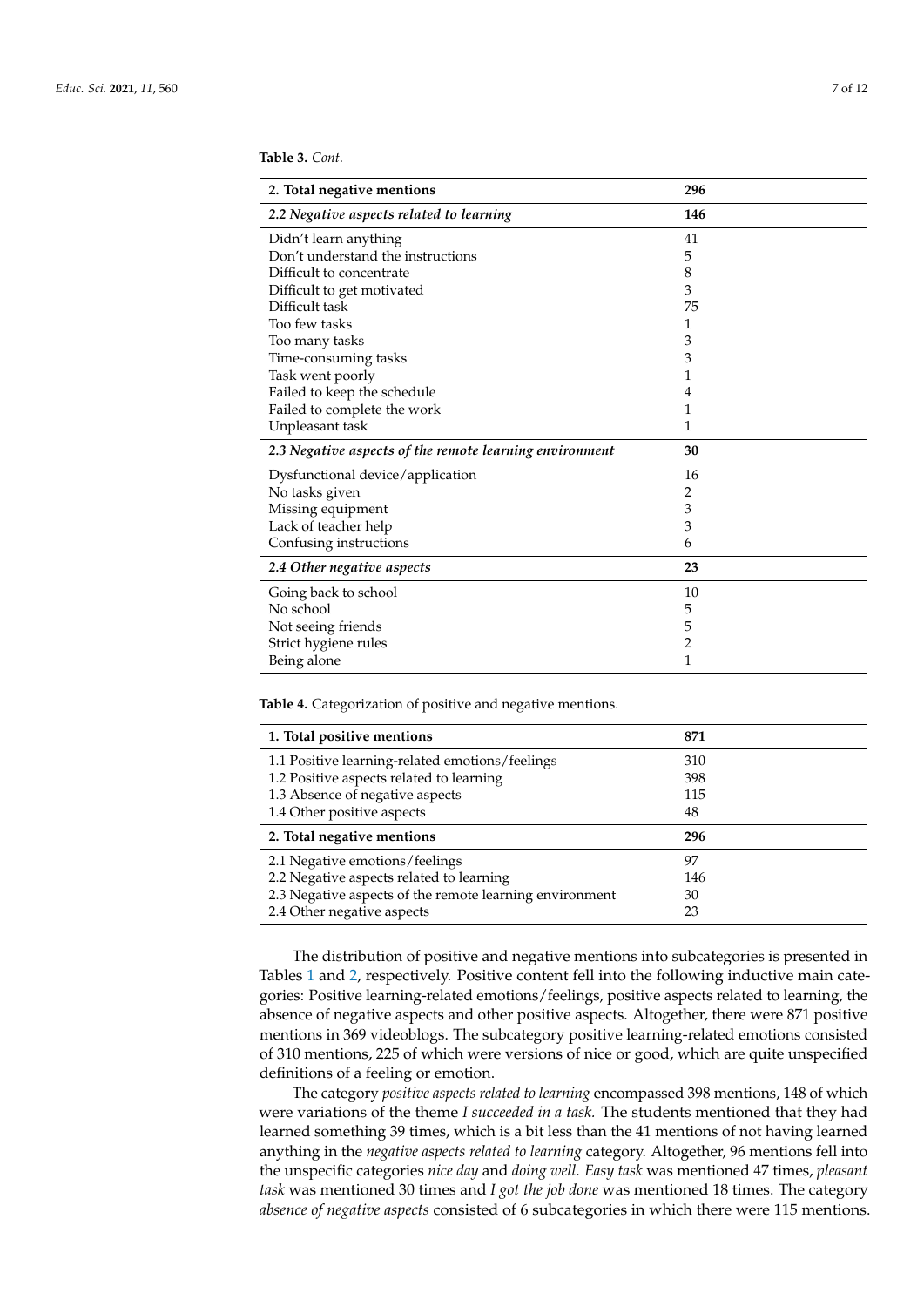*Not a difficult task* was mentioned 105 times, which may be due to the formulation of the questions for the students.

Negative content was classified into four inductive main categories: Negative emotions/feelings, negative aspects related to learning, negative aspects related to the organization of the remote learning environment and other negative aspects. Negative emotions/feelings were the most divergent subcategory related to negative aspects. Students mentioned 18 different emotions or feelings, and altogether, 97 mentions were related to negative feelings or emotions. The most common negative feeling mentioned was bored/boring (25 times), while irritated/irritating was mentioned 20 times. Tired was mentioned eight times, anxious was mentioned seven times and frustrated was mentioned six times.

The category *negative aspects related to learning* encompassed 146 mentions and was distributed into 11 inductive subcategories. *Difficult task* was mentioned 75 times, and *I did not learn anything* was mentioned 41 times. The subcategory *negative aspects of the remote learning environment* mostly consisted of mentions related to inoperative devices or applications (16 of 31 mentions).

#### **4. Discussion**

Even in a traditional classroom situation, a student's level of interest is difficult for a teacher to evaluate by observation [14]. During remote learning, it is likely that the teacher receives little information about individual students' learning-related feelings and thoughts. The global pandemic offered a scenario in which to test IVB in the remote learning context. Remote learning does not allow teachers to directly support students' study motivation, and much more self-regulation is expected of the students because they are essentially on their own. Given the variance in students' need for support and scaffolding and their different self-regulation skills, motivation and learning may be threatened for some. It has been argued that students with less-developed self-regulation skills are more dependent on support and control from the outside [26]. Teachers, in turn, must adjust their support based on their observations of students during a lesson and their interaction with them. Trying to remotely observe students' learning and determine the amount of support that they need is sometimes nearly impossible. All a teacher may see are the initials of the students' names on the screen. Some students may find it awkward if the teacher calls on them, and it may be difficult for them to express their feelings directly to the teacher. Through IVB, it is possible for students to convey their individual experiences and emotions to the teacher. In remote learning, IVB serves as a medium of interaction between the teacher and their students. Therefore, IVB serves not only as a research method for gathering students' experiences, but also as a support for communication between the teacher and their students. Furthermore, IVB technology allows students to refuse to speak out, and some students utilized this option. From the perspective of motivation support, the importance of expressing and accepting negative emotions have been emphasized because they reflect students' trust in the teacher [27]. According to the number of data-based categories associated with emotions or feelings, the emotional expressions of the students in this sample were more divergent with respect to negative feelings than positive ones. The expression of positive emotions was unspecified compared to the expression of negative emotions. The students most often referred to positive emotions as "nice." It has been found that, even among adults, the evaluations of different positive emotions correlate strongly, so the term "nice" can refer to many kinds of positive emotions [28].

Some students in this sample seemed to have systematically positive or negative views. For example, some always said that they had a nice day and felt good regardless of what happened during the day. By contrast, some students felt bored every day regardless of the activities. According to research [17], boredom may be related to demands that are either too low or too high compared to a student's beliefs in their abilities. When a student feels unable to meet the demands placed on them, boredom may serve as a function of behaviorally or mentally escaping from the uncomfortable situation ([17], p. 94).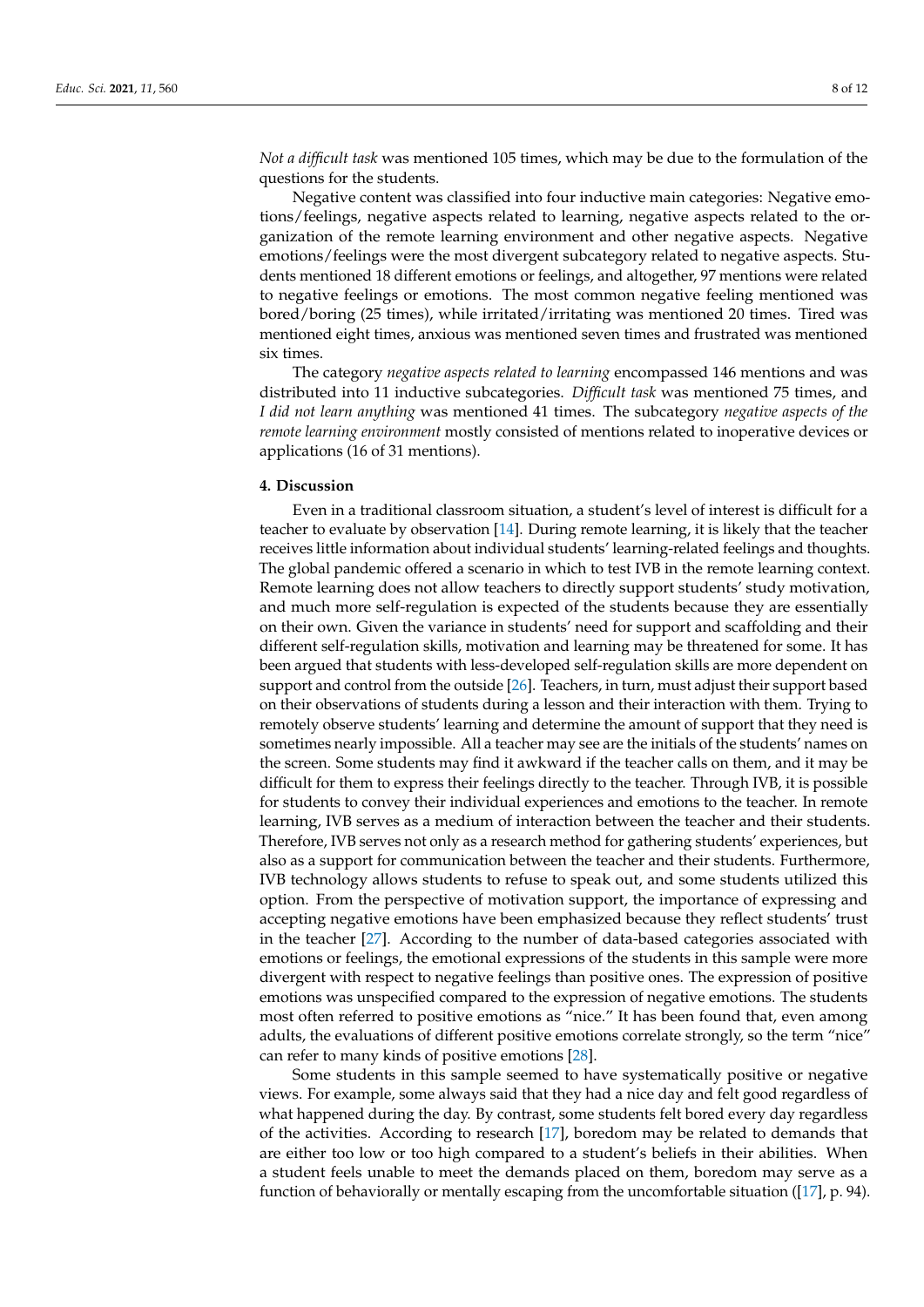The experience of boredom increases the likelihood of thoughts and activities that are irrelevant from the perspective of the learning task, and when the teacher is not guiding the activities, learning may not happen. One reason for receiving invariable answers is that some students may not have found IVB to be inviting and, therefore, wanted to complete the task quickly without investing in or considering their answers. The sample size was small because the first author is also the teacher of the class, and it was not possible to recruit other classes to participate and to provide smartphones for them. In addition, this piece of research was the teacher–researcher's attempt to gather information about the exceptional situation concerning this particular group.

In their negative evaluations, some students referred to unclear instructions. Remote teaching does not always allow the teacher to detect non-verbal cues regarding whether students are following instruction or if the teacher has lost their attention. With respect to online learning, it has been emphasized that students should know exactly what the teacher is teaching and what they are expected to do [12]. Project work may seem like an appropriate way of organizing remote study, but the instructions may be too broad, and the students may lack sufficient support. It has also been suggested that the teacher should find ways to break complex tasks into smaller parts and offer feedback that enables students to adjust their approach before turning in the final assignment [12]. The structure offered by the teacher makes the learning environment predictable and helps students regulate their academic behavior more efficiently, ensuring that they are not adrift with open-ended and multifaceted tasks [29]. Further, in a typical primary classroom, spoken instructions are common, but studying remotely requires students to follow written instructions. Teachers are recommended not to leave students alone to their own devices. Teachers should be available at scheduled times and should personalize and enrich written instructions with recordings whenever possible [12]. A flow-like state is the result of an optimal relationship between challenge and skill, and the teacher plays a key role in adjusting the challenge aspect according to the students' skills, based on the teacher's observations.

Some students also referred to equipment and networks that did not function properly. Research in an Indonesian context and a Pakistani context found similar results [2,19]. From the perspective of equity, it is crucial that the school provides students with appropriate conditions for studying, irrespective of their families' socio-economic backgrounds. The Finnish school system has been ranked as one of the most equal systems in the world, but once support from the school institution is diminished when students study from home, the socio-economic gap begins to widen in terms of support for learning and appropriate infrastructure. It has been proposed that ensuring access to audiobooks and online readaloud resources offers possibilities to students without access to books [30].

Remote learning in the middle school context has been examined, and authors have argued that if remote learning, even during a crisis, manages to follow the principles of organization, positivity, purpose and engagement, then it is possible to benefit from the possibilities that emerge from the new situation [30]. Based on an extensive meta-analysis, it has been argued that the teacher has the most influence in terms of generating good learning results [31]. When developing online learning solutions, it is crucial to concentrate on enhancing student–teacher interaction as well as on possibilities for customizing the support provided by the teacher according to the students' different needs. In the context of the current study, teachers were essentially forced to employ digital tools in learning, but despite the exceptional situation, the students' experiences can be taken into account when designing the future of digital learning. Digital tools may be useful to support the participation and interaction of students with special needs with their classmates [32], but all students require support to meet their challenges.

#### **5. Implications for Practice**

We argue that, by employing the video blogging method, it is possible to gather information about students' emotions, which the teacher can take into account when planning remote teaching sequences. Through video blogging, it is possible to get all the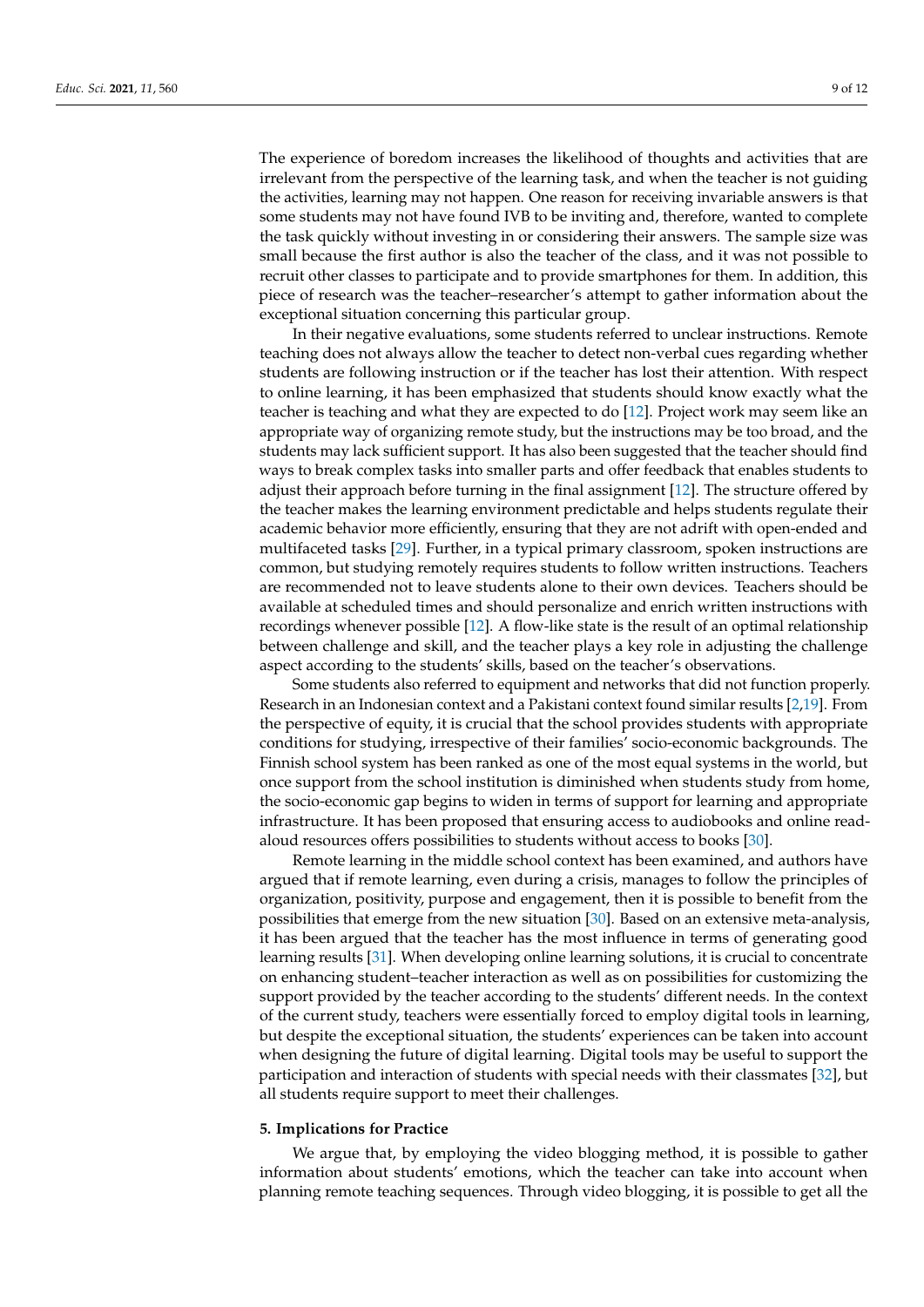students' perspectives. A video blogging situation is private, and there is no pressure, similar to what there would be if the students were asked to tell their opinions directly to the teacher. The question of how to enhance interaction between students and their teacher in online teaching is a topic for future development projects. Students' views must be acknowledged as a starting point for this development work. Since many of the negative emotions that the students expressed were related to difficult tasks, unclear instructions and dysfunctional devices, the first steps in improving the quality of remote teaching can be quite simple and mechanical. In other words, to support positive emotions in remote learning, it should be ensured that all students have equipment that works, and the daily schedule and the structure of each lesson should be coherent and clear. The students should also know where they can ask for help, if needed. The tasks should be adjustable in order to enable every student to experience competence. Apart from these, what many students were most eagerly waiting for when they would return to school was meeting friends. Support for feelings of belonging might be one key to improving the quality of remote learning.

### **6. Limitations**

The sample size of this study was small due to the exceptional situation, which was somewhat unpredictable. More research with a larger sample is needed to gain generalizable results about the relation between emotions and digital learning. However, this piece of research offers a glimpse into students' experiences of an unforeseen situation in Finland.

**Author Contributions:** Both authors contributed equally to all phases of the work. All authors have read and agreed to the published version of the manuscript.

**Funding:** Open access funding provided by University of Helsinki.

**Institutional Review Board Statement:** The research is in line with the European Code of Conduct for Research Integrity of All European Academies (ALLEA) and follows the general ethical guidelines of scientific studies set by the Finnish Advisory Board of Research Integrity (TENK). Ethical review and approval were waived for this study, because no specific evaluation at the Faculty of Educational Sciences is needed for the type of research that is introduced in the manuscript, which aims to improve education, which has been designed in the framework of the national-level curriculum, and in which the activities and reflections related to the research can be considered normal classroom activities.

**Informed Consent Statement:** Informed consent was obtained from all subjects involved in the study and their guardians.

**Data Availability Statement:** Due to the research permissions, data sharing is not possible. However, possibilities for secondary analysis of the data can be negotiated with the authors.

**Conflicts of Interest:** The authors declare no conflict of interest.

**Research Ethics:** Ethical standards were followed in the conduction of this study. The IVB activities were the normal curriculum-based practices of the class. Consent to use the data that originated from these activities was obtained from the guardians of the students. The guardians were openly informed that the results of the study would be employed to further develop instructional methods and teacher education. The students were told the following: The data would be transcribed; an analysis would be conducted without the students' names; the teacher–researcher would not recognize students from the data; the videos would not influence the students' grades in any way; and the data would be treated confidentially and kept in a safe place at the university. The researchers did not watch the videos.

#### **References**

- 1. Crawford, J.; Butler-Henderson, K.; Rudolph, J.; Malkawi, B.; Glowatz, M.; Burton, R.; Magni, P.; Lam, S. COVID-19: 20 countries' higher education intra-period digital pedagogy responses. *J. Appl. Teach. Learn.* **2020**, *3*, 9–28.
- 2. Adnan, M.; Anwar, K. Online learning amid the COVID-19 pandemic: Students' perspectives. *J. Pedagog. Sociol. Psychol.* **2020**, *2*, 45–51. [\[CrossRef\]](http://doi.org/10.33902/JPSP.2020261309)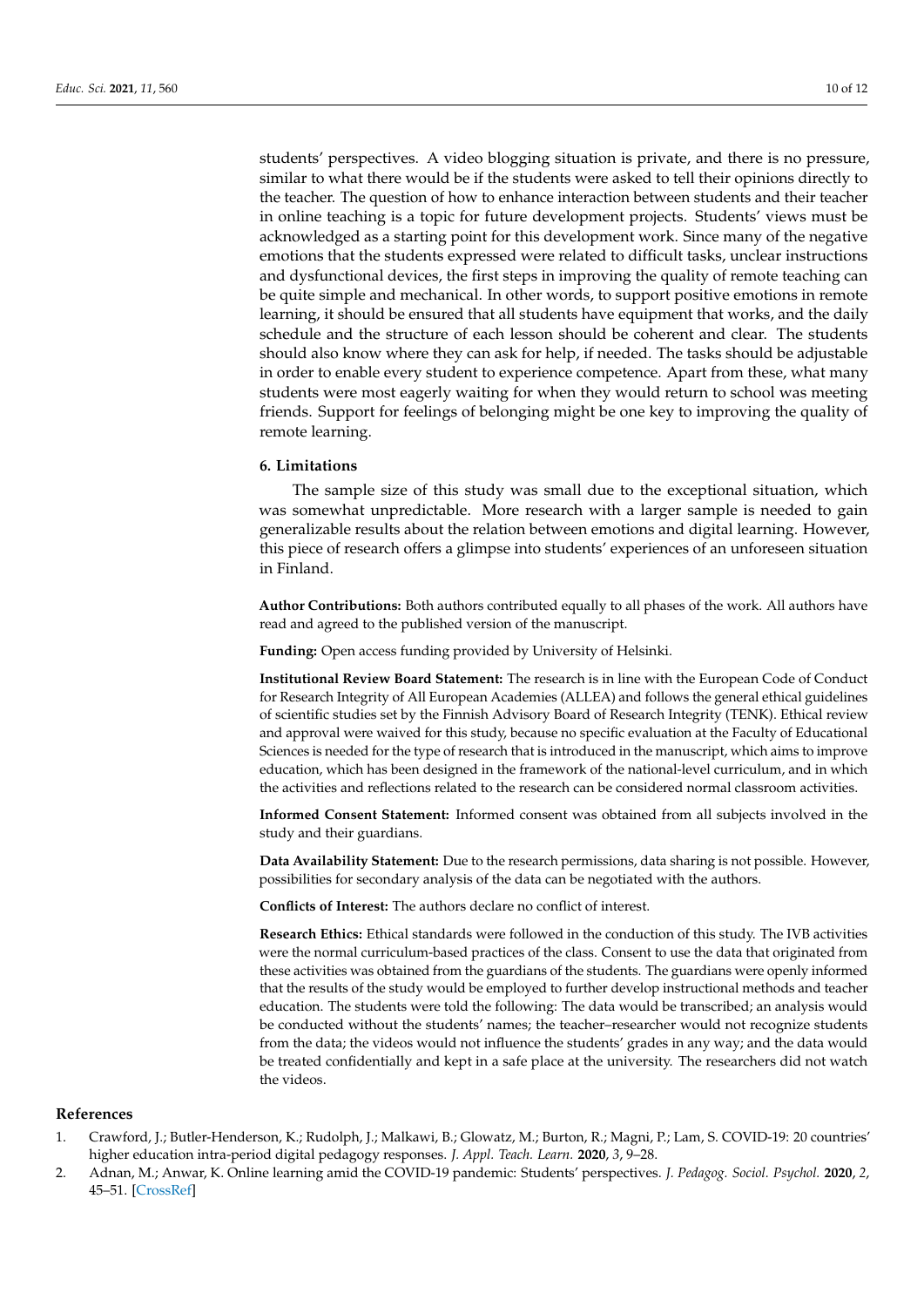- 3. Cauchemez, S.; van Kerkhove, M.D.; Archer, B.N.; Cetron, M.; Cowling, B.J.; Grove, P.; Hunt, D.; Kojouharova, M.; Kon, P.; Ungchusak, K.; et al. School closures during the 2009 influenza pandemic: National and local experiences. *BMC Infect. Dis.* **2014**, *14*, 207. [\[CrossRef\]](http://doi.org/10.1186/1471-2334-14-207) [\[PubMed\]](http://www.ncbi.nlm.nih.gov/pubmed/24739814)
- 4. Basic Education Act (628/1998). Available online: <https://www.finlex.fi/en/laki/kaannokset/1998/en19980628.pdf> (accessed on 17 August 2021).
- 5. Niemi, H. Towards a learning society in Finland: Information and communications technology in teacher education. *Technol. Pedagog. Educ.* **2003**, *12*, 85–103. [\[CrossRef\]](http://doi.org/10.1080/14759390300200147)
- 6. Fraillon, J.; Ainley, J.; Schulz, W.; Friedman, T.; Duckworth, D. Preparing for life in a Digital World. In *IEA International Computer and Information Literacy Study 2018*; International Report; Springer International Publishing: Cham, Switzerland, 2019. Available online: <https://www.iea.nl/sites/default/files/2019-11/ICILS%202019%20Digital%20final%2004112019.pdf> (accessed on 17 August 2021).
- 7. Finnish National Board of Education. National Core Curriculum for Basic Education. *Perusopetuksen Opetussuunnitelman Perusteet Opetushallitus*. 2014. Available online: [https://www.oph.fi/en/statistics-and-publications/publications/new-national-core](https://www.oph.fi/en/statistics-and-publications/publications/new-national-core-curriculum-basic-education-focus-school)[curriculum-basic-education-focus-school](https://www.oph.fi/en/statistics-and-publications/publications/new-national-core-curriculum-basic-education-focus-school) (accessed on 8 January 2021).
- 8. Saari, A.; Säntti, J. The rhetoric of the 'digital leap' in Finnish educational policy documents. *Eur. Educ. Res. J.* **2018**, *17*, 442–457. [\[CrossRef\]](http://doi.org/10.1177/1474904117721373)
- 9. Finnish Agency for Education. *Opetuksen ja Oppimisen Kansainvälinen Tutkimus TALIS 2018. Perusopetuksen Vuosiluokkien 7–9 Ensituloksia, Osa 1. (Finnish National Agency for Education: Report on Survey Results, Part 1. English Summary)*; Finnish Agency for Education: Helsinki, Finland, 2019; pp. 11–13.
- 10. OECD: School Education during COVID-19: Were Teachers and Students Ready? 2020. Available online: [www.oecd.org/](www.oecd.org/education/coronavirus-education-country-notes.htm) [education/coronavirus-education-country-notes.htm](www.oecd.org/education/coronavirus-education-country-notes.htm) (accessed on 8 January 2021).
- 11. Haug, P. Understanding inclusive education: Ideals and reality. *Scand. J. Disabil. Res.* **2017**, *19*, 206–217. [\[CrossRef\]](http://doi.org/10.1080/15017419.2016.1224778)
- 12. Darby, F. How to Be a Better Online Teacher. The Chronicle of Higher Education. 2020. Available online: [https://www.chronicle.](https://www.chronicle.com/article/how-to-be-a-better-online-teacher/) [com/article/how-to-be-a-better-online-teacher/](https://www.chronicle.com/article/how-to-be-a-better-online-teacher/) (accessed on 8 January 2021).
- 13. Pekrun, R.; Muis, K.; Frenzel, A.; Goetz, T. *Emotions at School*; Routledge: Hoboken, NJ, USA, 2018.
- 14. Loukomies, A.; Juuti, K.; Lavonen, J. Investigating situational interest in primary science lessons. *Int. J. Sci. Educ.* **2015**, *37*, 3015–3037. [\[CrossRef\]](http://doi.org/10.1080/09500693.2015.1119909)
- 15. Pekrun, R.; Goetz, T.; Daniels, L.M.; Stupnisky, R.H.; Perry, R.P. Boredom in achievement settings: Exploring control–value antecedents and performance outcomes of a neglected emotion. *J. Educ. Psychol.* **2010**, *102*, 531–549. [\[CrossRef\]](http://doi.org/10.1037/a0019243)
- 16. Putwain, D.W.; Becker, S.; Symes, W.; Pekrun, R. Reciprocal relations between students' academic enjoyment, boredom, and achievement over time. *Learn. Instr.* **2018**, *54*, 73–81. [\[CrossRef\]](http://doi.org/10.1016/j.learninstruc.2017.08.004)
- 17. Pekrun, R.; Goetz, T.; Titz, W.; Perry, R.P. Academic Emotions in Students' Self-Regulated Learning and Achievement: A Program of Qualitative and Quantitative Research. *Educ. Psychol.* **2002**, *37*, 91–105. [\[CrossRef\]](http://doi.org/10.1207/S15326985EP3702_4)
- 18. Basilaia, G.; Kvavadze, D. Transition to online education in schools during a SARS-CoV-2 coronavirus (COVID-19) pandemic in Georgia. *Pedagog. Res.* **2020**, *5*, 1–9. [\[CrossRef\]](http://doi.org/10.29333/pr/7937)
- 19. Mailizar Almanthari, A.; Maulina, S.; Bruce, S. Secondary school mathematics teachers' views on e-learning implementation barriers during the COVID-19 pandemic: The case of Indonesia. *Eurasia J. Math. Sci. Technol. Educ.* **2020**, *16*, em1860. [\[CrossRef\]](http://doi.org/10.29333/ejmste/8240)
- 20. Pisa 18 Ensituloksia; Suomi Parhaiden Joukossa. Available online: <https://julkaisut.valtioneuvosto.fi/handle/10024/161919> (accessed on 3 September 2021).
- 21. Csikszentmihalyi, M.; Hunter, J. Happiness in Everyday Life: The Uses of Experience Sampling. *J. Happiness Stud.* **2003**, *4*, 185–199. [\[CrossRef\]](http://doi.org/10.1023/A:1024409732742)
- 22. Katz-Buonincontro, J.; Hektner, J. Using experience sampling methodology to understand how educational leadership students solve problems on the fly. *J. Educ. Adm.* **2014**, *52*, 379–403. [\[CrossRef\]](http://doi.org/10.1108/JEA-12-2012-0135)
- 23. Hektner, J.M.; Schmidt, J.A.; Csikszentmihalyi, M. *Experience Sampling Method: Measuring the Quality of Everyday Life*; Sage Publishing: New York, NY, USA, 2007.
- 24. Palmer, D.H. Student interest generated during an inquiry skills lesson. *J. Res. Sci. Teach.* **2009**, *46*, 147–165. [\[CrossRef\]](http://doi.org/10.1002/tea.20263)
- 25. Litmanen, T.; Lonka, K.; Inkinen, M.; Lipponen, L.; Hakkarainen, K. Capturing teacher students' emotional experiences in context: Does inquiry-based learning make a difference? *Instr. Sci.* **2012**, *40*, 1083–1101. [\[CrossRef\]](http://doi.org/10.1007/s11251-011-9203-4)
- 26. Ryan, R.M.; Deci, E.L. An overview of self-determination theory: An organismic-dialectical perspective. In *Handbook of Self-Determination Research*; The University of Rochester Press: Rochester, NY, USA, 2002; pp. 3–33.
- 27. Reeve, J.; Halusic, M. How K-12 teachers can put self-determination theory principles into practice. *Theory Res. Educ.* **2009**, *7*, 145–154. [\[CrossRef\]](http://doi.org/10.1177/1477878509104319)
- 28. Lonka, K.; Ketonen, E.E. How to make a lecture course an engaging learning experience? *Stud. Learn. Soc.* **2012**, *2*, 63–74. [\[CrossRef\]](http://doi.org/10.2478/v10240-012-0006-1)
- 29. Guay, F.; Ratelle, C.F.; Chanal, J. Optimal learning in optimal contexts: The role of self-determination in education. *Can. Psychol.* **2008**, *49*, 233–240. [\[CrossRef\]](http://doi.org/10.1037/a0012758)
- 30. Pace, C.; Pettit, S.K.; Barker, K.S. Best practices in middle-level quaranteaching: Strategies, tips and resources amidst COVID-19. *Becom. J. Ga. Assoc. Middle Level Educ.* **2020**, *31*, 2–13. [\[CrossRef\]](http://doi.org/10.20429/becoming.2020.310102)